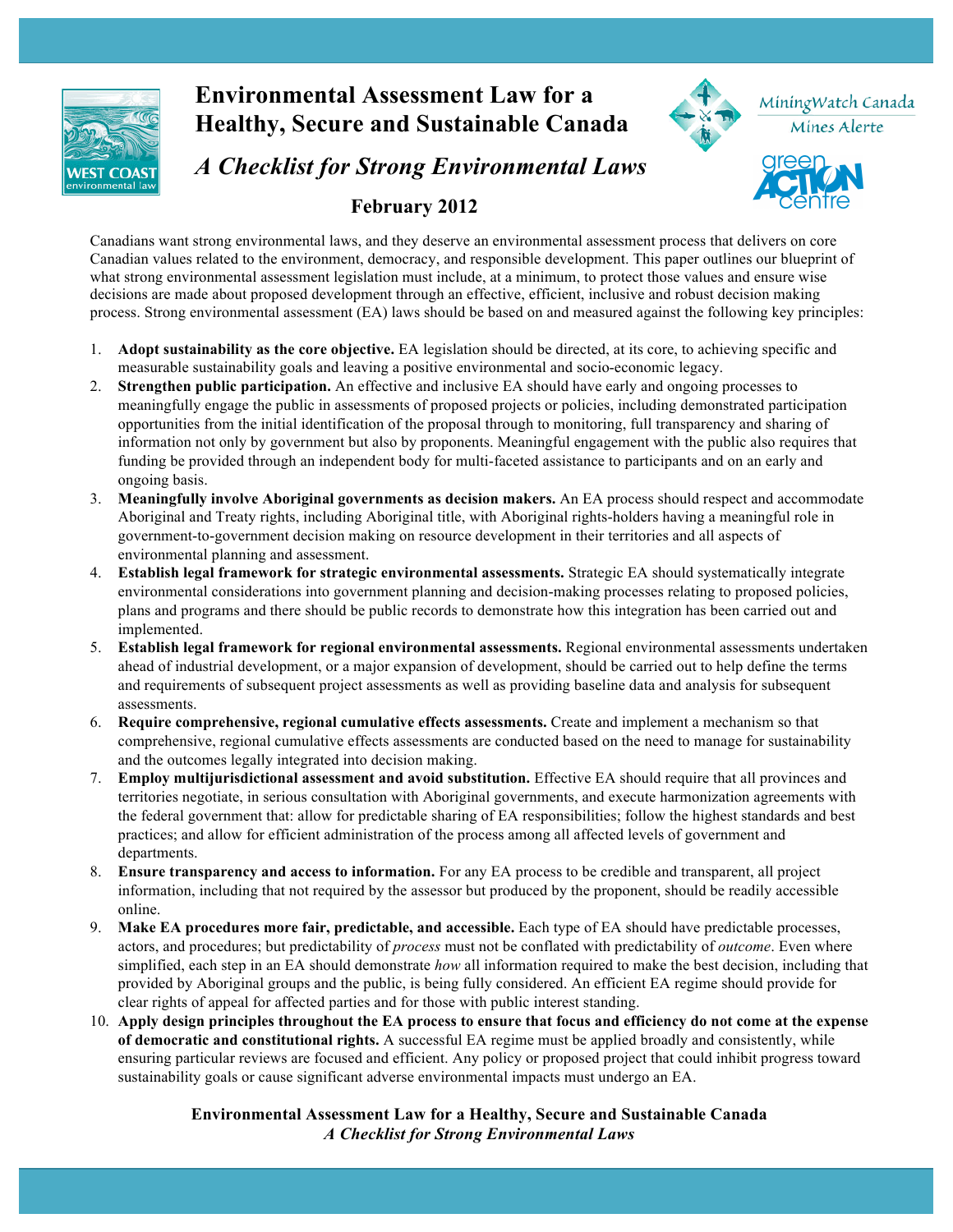The time is right for the federal government to affirm a strong role in environmental protection – and environmental assessment in particular – if we hope to achieve the resilience and sustainability needed for the Canadian economy to thrive over time. This document outlines our blueprint of what environmental assessment laws must include, at a minimum, to protect core Canadian values and ensure wise decisions are made about proposed development through an effective, efficient, inclusive and robust decision making process. We offer these principles as a non-exhaustive checklist against which legislative proposals on this issue may be evaluated.

# **What is environmental assessment?**

Environmental assessment (EA) is the process of identifying, predicting, evaluating and enhancing or mitigating the potential biophysical, social, human health and other relevant effects of development proposals prior to decisions or commitments being made about those proposals. EA, at its best, functions as a tool to study and evaluate the social, economic, cultural, and environmental costs and benefits of a proposed project or course of action in a forward looking way so that an informed decision can be made about whether or not to proceed with the proposal and, if so, what adjustments can and should be made in order to optimize its benefits and minimize its costs and risks. Taking an early look at possible impacts is based on the simple idea that it is less costly and more prudent to anticipate and avoid damage to the environment, health, cultures, and economic conditions before the damage occurs. Sound EA is generally considered a crucial tool in pursuing sustainable development.

# **Why care about environmental assessment?**

When projects like oil pipelines, mines, dams, or tourist resorts are undertaken, whether large or small in scale, Canadians have an expectation that key environmental, economic, social, heritage, cultural, and health values will be protected; adverse impacts avoided or mitigated; and that broad and lasting benefits will be realized. Even small projects can have serious environmental impacts and must be appropriately designed and built.

To protect the environmental riches that Canadians enjoy and to enjoy long term benefits from the resource base that sustains our economy, Canada has established a framework of environmental laws. Though far from perfect, these laws set up a process through which Canadians can set priorities and make decisions about how, when, where or if we want to extract and process natural resources or carry out various development projects.

The tie that binds much of this framework together is the *Canadian Environmental Assessment Act*  (CEAA), though EA is at times also a responsibility of other federal departments or agencies. CEAA implicates almost 50 other pieces of federal legislation, including the laws that protect our species at risk, establish and maintain our network of world renowned national parks, regulate our fisheries, and manage our wealth of natural resources – everything from bitumen to water, uranium to agricultural lands.

#### **What are the issues and the opportunities?**

Canada currently has an EA regime that has the *potential* to help us work toward sustainability goals, including long term economic gains and strategic environmental protection. The current EA process needs to be strengthened to ensure a more integrated, strategic approach among federal departments, between levels of government, and among proponents, Aboriginal groups, the public and the government. The current EA process also needs to be strengthened to more critically evaluate, re-design, mitigate or terminate proposed projects that *do* cause significant irreparable environmental impacts: currently over 99% of proposed projects that are assessed by the federal government are approved, and there are many more that have simply been exempted from assessment as part of the federal government's economic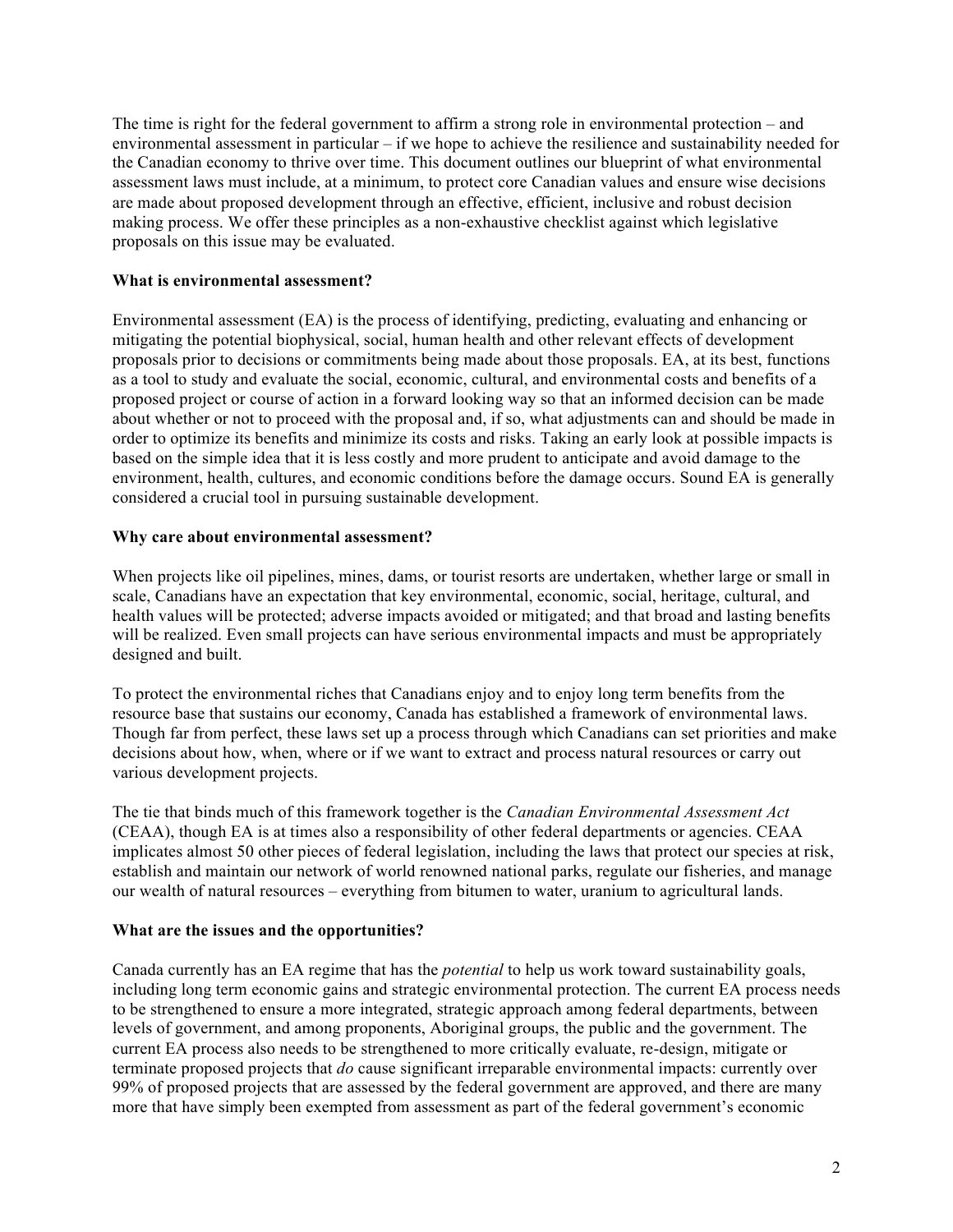stimulus program (though it should be noted there is no evidence this actually sped up their implementation).

The spotlight is now on the federal EA process because several large oil and gas, mining and energy projects are in the midst of the assessment process. A parliamentary committee is currently charged with the legally-required review of *CEAA*. To date that review process has been superficial, secretive and rushed.<sup>i</sup> The federal government has an opportunity to undertake a thorough, inclusive re-examination of how environmental assessment is done in Canada. The federal government has suggested that it may short-circuit this process even further, by limiting or aborting current pipeline assessments for the dubious reason that *too many* concerned citizens and stakeholders signed up to have their say.

There is an opportunity to make EA work more efficiently and more effectively for *all* parties involved and for environmental protection. Rushing to gut the legal requirements and arbitrarily "streamline" the process to the detriment of democratic process, public participation, and Aboriginal groups' involvement will result in more long-term delays, uncertainty, and court challenges and thus dissatisfaction on the part of industry and communities alike.

The time is right for the federal government to affirm a strong role in environmental protection – and environmental assessment in particular – that honours federal constitutional responsibilities and establishes efficient and cooperative relationships with provincial and regional EA processes.

We outline a checklist of ten principles that strong environmental assessment laws must meet in order to build a more effective, inclusive and robust environmental assessment process for Canada. We offer these as a guide for the federal government, and we will be charting their actions against these principles.

### **Statement of Principles**

Canadians deserve an environmental assessment process that delivers on core Canadian values related to the environment, democracy, and responsible development. Strong environmental assessment legislation should be based on and measured against the following key principles:

- 1. **Adopt sustainability as the core objective.** EA legislation should be directed, at its core, to achieving specific and measurable sustainability goals and leaving a positive environmental and socio-economic legacy.
- 2. **Strengthen public participation.** An effective and inclusive EA should have early and ongoing processes to meaningfully engage the public in assessments of proposed projects or policies, including demonstrated participation opportunities from the initial identification of the proposal through to monitoring, full transparency and sharing of information not only by government but also by proponents. Meaningful engagement with the public also requires that funding is provided through an independent body for multi-faceted assistance to participants and on an early and ongoing basis.
- 3. **Meaningfully involve Aboriginal governments as decision makers.** An EA process should respect and accommodate Aboriginal and Treaty rights, including Aboriginal title, with Aboriginal rightsholders having a meaningful role in government-to-government decision making on resource development in their territories and all aspects of environmental planning and assessment.
- 4. **Establish legal framework for strategic environmental assessments.** Strategic EA should systematically integrate environmental considerations into government planning and decision making processes relating to proposed policies, plans and programs and there should be public records to demonstrate how this integration has been carried out and implemented.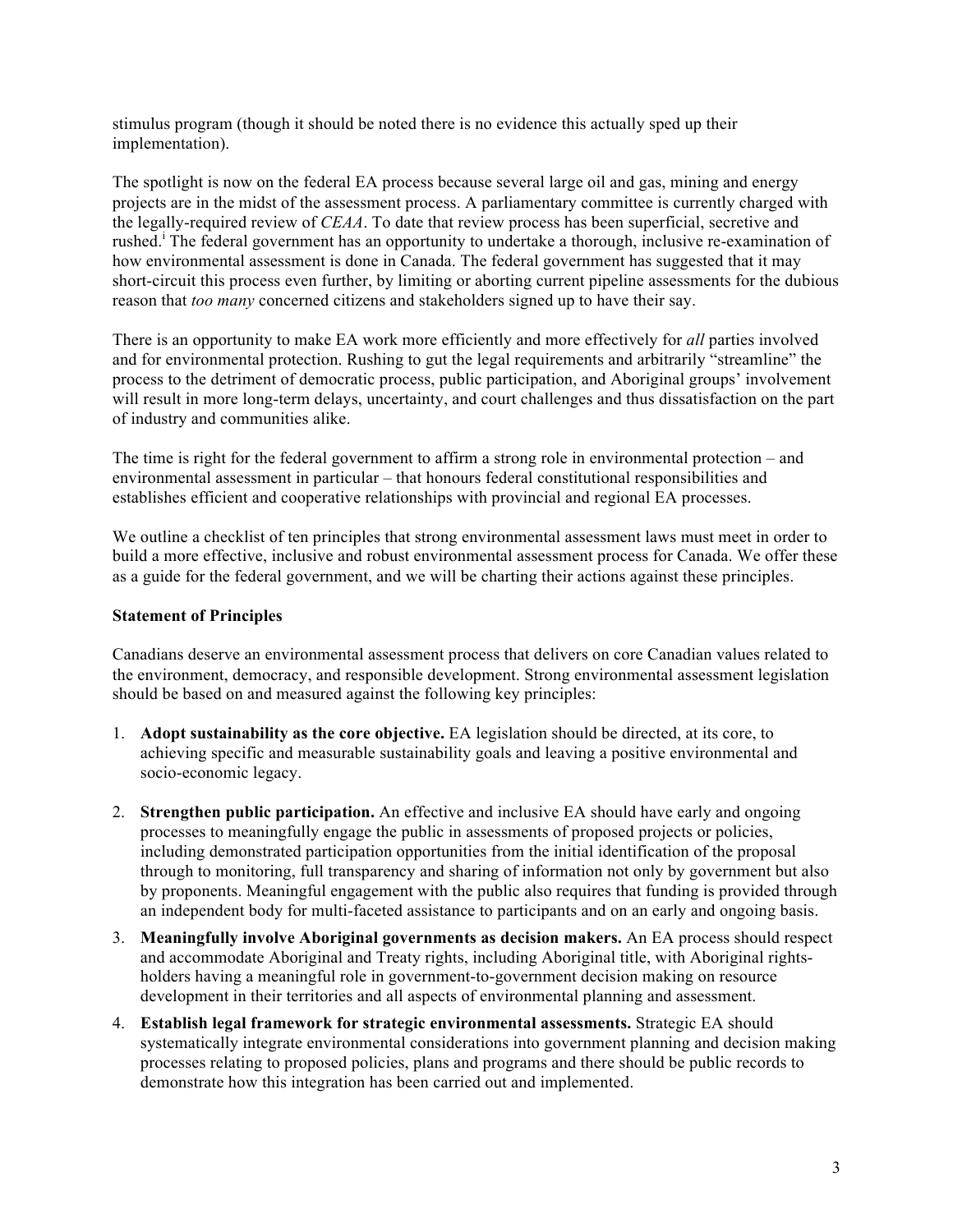- 5. **Establish legal framework for regional environmental assessments.** Regional environmental assessments undertaken ahead of industrial development, or a major expansion of development, should be carried out to help define the terms and requirements of subsequent project assessments as well as providing baseline data and analysis for subsequent assessments.
- 6. **Require comprehensive, regional cumulative effects assessments.** Create and implement a mechanism so that comprehensive, regional cumulative effects assessments are conducted based on the need to manage for sustainability and the outcomes legally integrated into decision making.
- 7. **Employ multijurisdictional assessment and avoid substitution.** Effective EA should require that all provinces and territories negotiate, in serious consultation with Aboriginal governments, and execute harmonization agreements with the federal government that: allow for predictable sharing of EA responsibilities; follow the highest standards and best practices; and allow for efficient administration of the process among all affected levels of government and departments.
- 8. **Ensure transparency and access to information.** For any EA process to be credible and transparent, all project information, including that not required by the assessor but produced by the proponent, should be readily accessible online.
- 9. **Make EA procedures more fair, predictable, and accessible.** Each type of EA should have predictable processes, actors, and procedures; but predictability of *process* must not be conflated with predictability of *outcome*. Even where simplified, each step in an EA should demonstrate *how* all information required to make the best decision, including that provided by Aboriginal peoples and the public, is being fully considered. An efficient EA regime should provide for clear rights of appeal for affected parties and for those with public interest standing.
- 10. **Apply design principles throughout the EA process to ensure that focus and efficiency do not come at the expense of democratic and constitutional rights.** A successful EA regime must be applied broadly and consistently, while ensuring particular reviews are focused and efficient. Any policy or proposed project that could inhibit progress toward sustainability goals or cause significant adverse environmental impacts must undergo an EA.

# *Our 10 Principles for Effective Environmental Assessment*

# **1. Adopt Sustainability as the Core Objective**

 *EA legislation should be directed, at its core, to achieving specific and measurable sustainability goals and leaving a positive environmental and socio-economic legacy.* 

EA is not just a process but a mechanism for evaluating options to achieve valuable societal goals and recognizing and working toward meeting international commitments on the environment and on Aboriginal peoples' rights.

Sustainability assessment focuses on the economic, social and environmental sustainability of a project, rather than merely determining the significance of adverse, mainly biophysical, environmental effects. Sustainability assessment is a much better approach than conventional EA for addressing and mitigating greenhouse gas emissions from a project, among other things. Sustainability assessment emphasizes *inter*generational equity as well as *intra*generational equity, and it provides a broader foundation for generating public and community support than biophysical environmental assessment because it encompasses the longer-term needs of communities.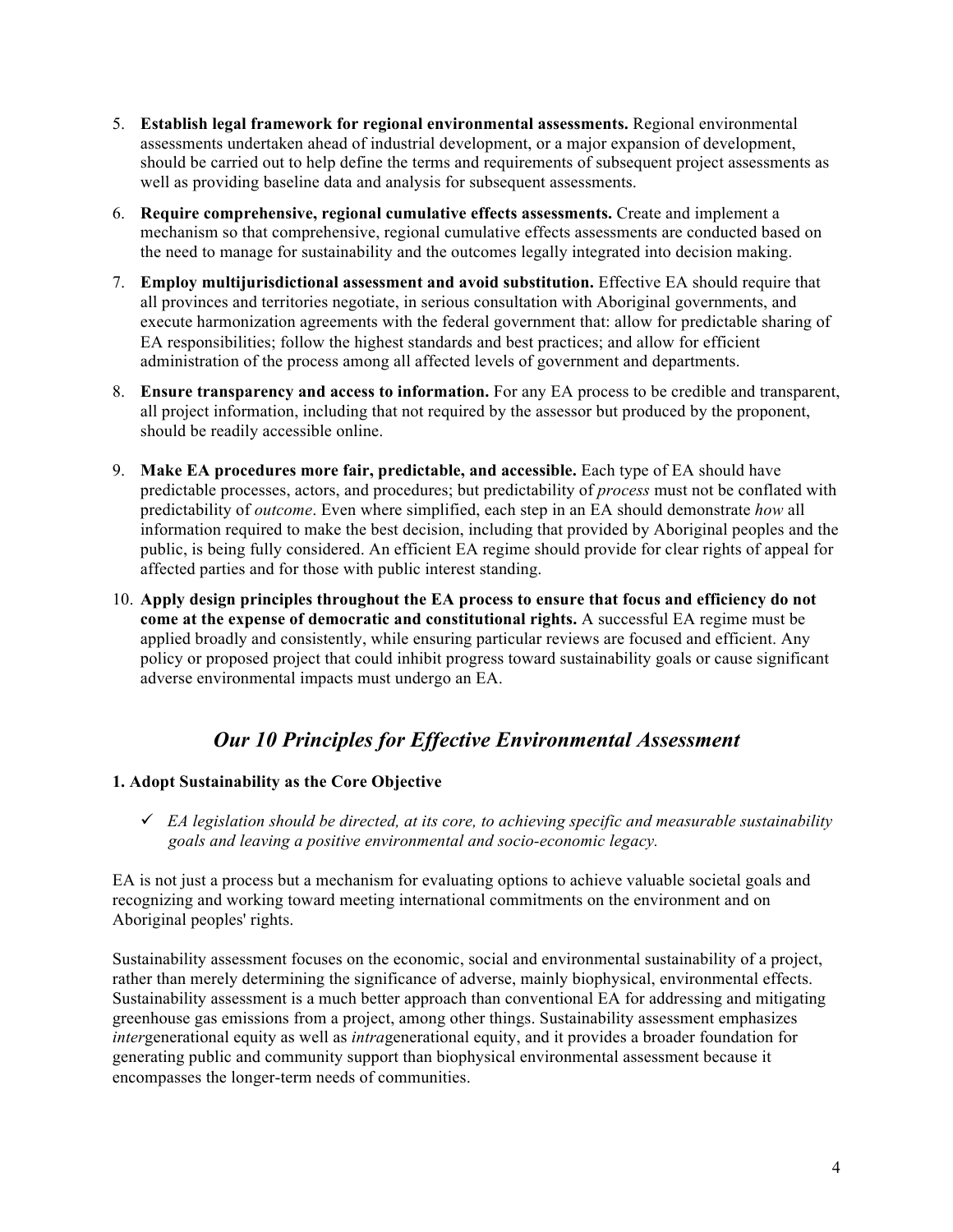One key element of sustainability assessment is the precautionary principle. The precautionary principle entails respecting uncertainty, avoiding even poorly understood risks of serious or irreversible damage to the foundations for sustainability, and designing and managing for adaptation. [Note this does not mean using "adaptive management" as a form of wishful thinking to mitigate predicted impacts post-approval rather than design – and assess – mitigation measures at the outset.] Assessing policies and projects based on sustainability and the precautionary principle also means giving greater recognition to the possibility of not just identifying mitigating measures – which EA is generally geared towards and in which it has had some success – but also seriously considering saying 'no' to proposed projects that do not and cannot achieve stated long term societally valuable goals and international commitments.

A strengthened EA regime should require assessment of the environmental and socio-economic sustainability of projects and not just their adverse environmental effects, possibly using the model of the *Yukon Environmental and Socio-economic Assessment Act.*ii

We emphasize that in both designing and conducting sustainability assessment, government must include Aboriginal rights-holders in a meaningful and substantive way, to ensure that Aboriginal peoples' values and priorities for their traditional territories are reflected and respected in the decision making process, and that their governance rights (under both Treaty and title, depending on the circumstance) are respected.

# **2. Strengthen Public Participation**

 *An effective and inclusive EA should have early and ongoing processes to meaningfully engage the public in assessments of proposed projects or policies, including demonstrated participation opportunities from the initial identification of the proposal through to monitoring, full transparency and sharing of information not only by government but also by proponents. Meaningful engagement with the public also requires that funding is provided through an independent body for multi-faceted assistance to participants and on an early and ongoing basis.*

Public participation has long been recognized as a cornerstone of EA. There are a number of ongoing concerns about key issues such as accelerated decision making processes, insufficient resources for participants, information and communications deficiencies, lack of participation at early stages of the decision process and weak public participation in follow-up that a new EA regime must address.

Meaningful participation, as it would apply to non-Aboriginal participants, includes the following rights:

- access to all relevant and required information;
- opportunity (time) to test and critically review and comment on the information in a two-way exchange;
- participation early in the decision cycle to allow participants to have an influence on the planning of the project;
- sufficient time for participants, proponents and regulators to review and respond to issues raised;
- sufficient notice, information sharing, discussion and exchange;
- participant assistance through adequate participant funding and through accessible Agency staff;
- development of a consultation plan to be developed together with and shared with the public; and
- timely responses from assessors, proponents and participants, with some flexibility built in for justified extenuating circumstances.

EA must ensure meaningful public participation in all stages of project planning, particularly during the initial determination of the purpose of the project and the consideration of alternatives to the project. Decisions on types or thoroughness of EA must also include the public and should be made well in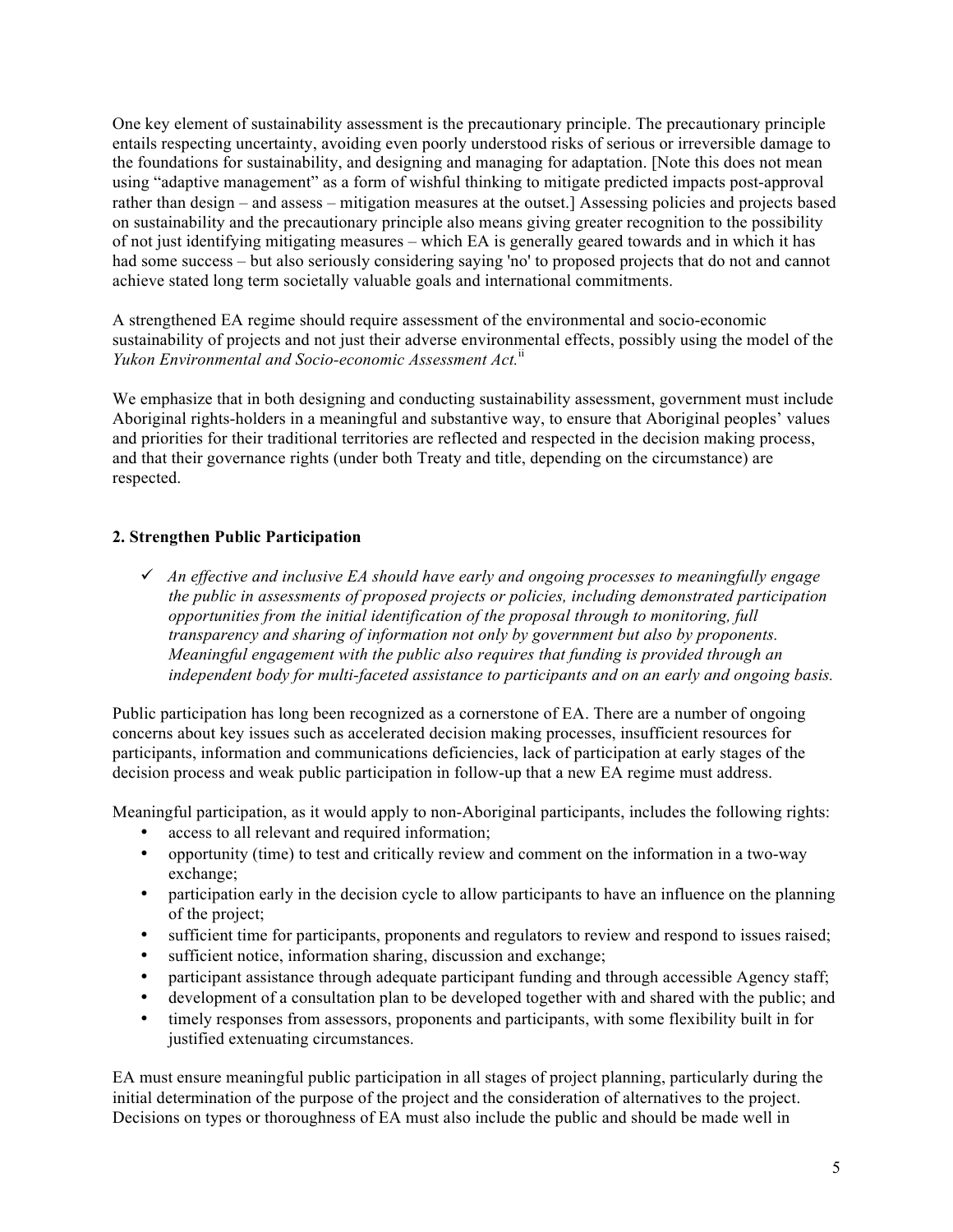advance of other irrevocable decisions about the project, its assessment process, or participant funding schedules.

Strengthened EA legislation should establish approaches to meaningful participation in addition to hearings. Internal capacity within government needs to be built for case selection and the conduct of mediation and dialogue in the EA context. Regulatory guidance also needs to be provided in relation to techniques to encourage dialogue among interested parties. Dialogue participation methods (e.g., advisory committees, task forces, community boards, mediation, and non-adversarial negotiation) emphasize ongoing dialogue and communication among project proponents, EA officials, and civic organizations, and serve important mutual learning, relationship building, and conflict resolution functions and their use should be encouraged through regulation.

Effective participation by the public requires funding. The disproportionate resources available to proponents, as opposed to Aboriginal groups and the public, necessitates the establishment of an independent funding body to provide adequate amounts of funding to allow full and meaningful participation, at all steps, to committed members of the public. Important voices and issues, including those providing scientific and technical critical analysis are essential to meaningful participation.

#### **3. Meaningfully Involve Aboriginal Governments as Decision Makers**

 *An EA process should respect and accommodate Aboriginal and Treaty rights, including Aboriginal title, with Aboriginal rights-holders having a meaningful role in government-togovernment decision making on resource development in their territories and all aspects of environmental planning and assessment.*

Environmental assessment and regulatory processes that fail to adequately recognize the rights of Indigenous and Aboriginal peoples, and their inherent governance rights, are a significant source of legal conflict between Aboriginal peoples and other governments. Canada has recently endorsed the United Nations Declaration on the Rights of Indigenous Peoples.<sup>iii</sup> Canada should respect this Declaration and ensure that its process for environmental decision making respects the commitment contained in the Declaration to obtain the free, prior and informed consent of affected Aboriginal peoples before approving resource development activities on their traditional territories and in their waters. This should be reflected in Canada's EA legislation, and a diversity of Aboriginal governments (and/or representative bodies delegated by those governments) must play a critical role in the development of any new or revised EA legislation.

The EA process needs to be reformed dramatically to allow for a participatory and fair process such that Aboriginal rights-holders are involved in a timely way, have the ability to exercise authority flowing from their inherent governance rights within the decision making process. The EA process must also provide Aboriginal groups with the funding capacity to engage in the process in a meaningful way – currently many Nations are completely overwhelmed by the number of proposed developments in their territories and do not have the capacity to properly respond.

First Nations across Canada have been clear over and over that their decision making authority over their own unceded lands (whether Treaty lands or outside of treaties), and their laws, must be respected and recognized by the Crown. Métis Nations have their own authority, also constitutionally protected. Inuit should be involved to ensure their comprehensive claims agreements' provisions are respected. By its very nature this engagement cannot be based on a static, one-size-fits-all approach, but rather should be able to dynamically accommodate different Nations, treaty rights, governance rights, and different rightsholders in relation to varying scales of projects and types of EA being conducted. A new model for EA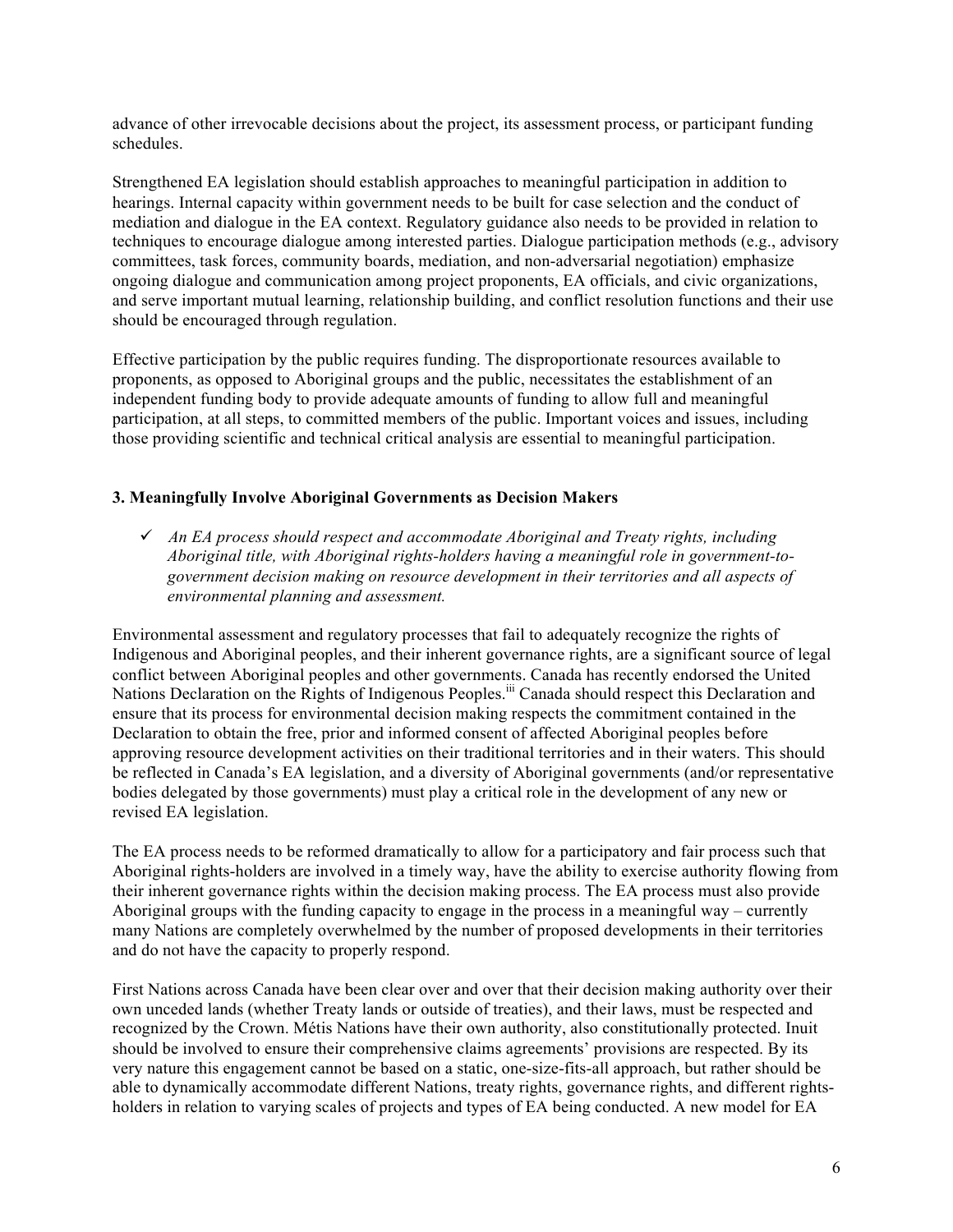should include mechanisms for Aboriginal review processes that run parallel to or in tandem with Crown processes, shared decision-making, and other ways for Aboriginal nations to exercise authority in relation to projects that impact various types of rights and interests – varied according to the needs of individual Nations and negotiated with the Nations concerned rather than imposed by the Crown.

# **4. Establish Legal Framework for Strategic Environmental Assessments**

 *Strategic EA should systematically integrate environmental considerations into government planning and decision making processes relating to proposed policies, plans and programs and there should be public records to demonstrate how this integration has been carried out and implemented. iv*

Strategic environmental assessment (SEA) is a type of process that has been widely implemented in Canada and other jurisdictions worldwide. It is based on regional development and land use planning initiatives. SEA can help inform decision makers and the public on sustainability and strategic decisions, assist with the search for alternatives, and enhance the credibility of decisions and the democratic process.<sup>v</sup> An SEA process helps to optimize positive environmental effects and minimize negative environmental effects from a proposal, assists in considering the cumulative effects of a project, and functionally and effectively streamlines project level EA by eliminating the need to address issues that have been resolved at the strategic level. Requiring SEAs in certain circumstances, and with mandatory public reporting, should be an integral part of a robust EA regime.

# **5. Establish Legal Framework for Regional Environmental Assessments**

 *Regional environmental assessments undertaken ahead of industrial development, or a major expansion of development, should be carried out to help define the terms and requirements of subsequent project assessments as well as providing baseline data and analysis for subsequent assessments.*

Regional environmental assessments (REAs) are intended to examine cumulative environmental effects of multiple developments within a region such as the Mackenzie Valley, northeastern Alberta (tar sands) or the Bay of Fundy. An advantage of this approach is that REAs should relieve pressure on individual EAs with respect to cumulative effects assessment as much of the data would have already been collected. The EA process should entrench provisions that would require use of REAs for regions that are subject to multiple, and intense development pressures.<sup>vi</sup> REAs undertaken ahead of industrial development, or a major expansion of development, help define the terms and requirements of subsequent project assessments as well as providing baseline data and analysis for subsequent assessments.

#### **6. Require Comprehensive, Regional Cumulative Effects Assessments**

 *Create and implement a mechanism so that comprehensive, regional cumulative effects assessments are conducted based on the need to manage for sustainability and the outcomes legally integrated into decision making.*

In addition to studying the impacts of an individual project, it is important to understand the cumulative effects of all industrial development in a region over time. Cumulative effects assessment (CEA) assists in long term land use, environmental, and economic planning for ecosystems and regions and can help avoid undesirable and otherwise-unanticipated effects of having multiple projects take place within the same area.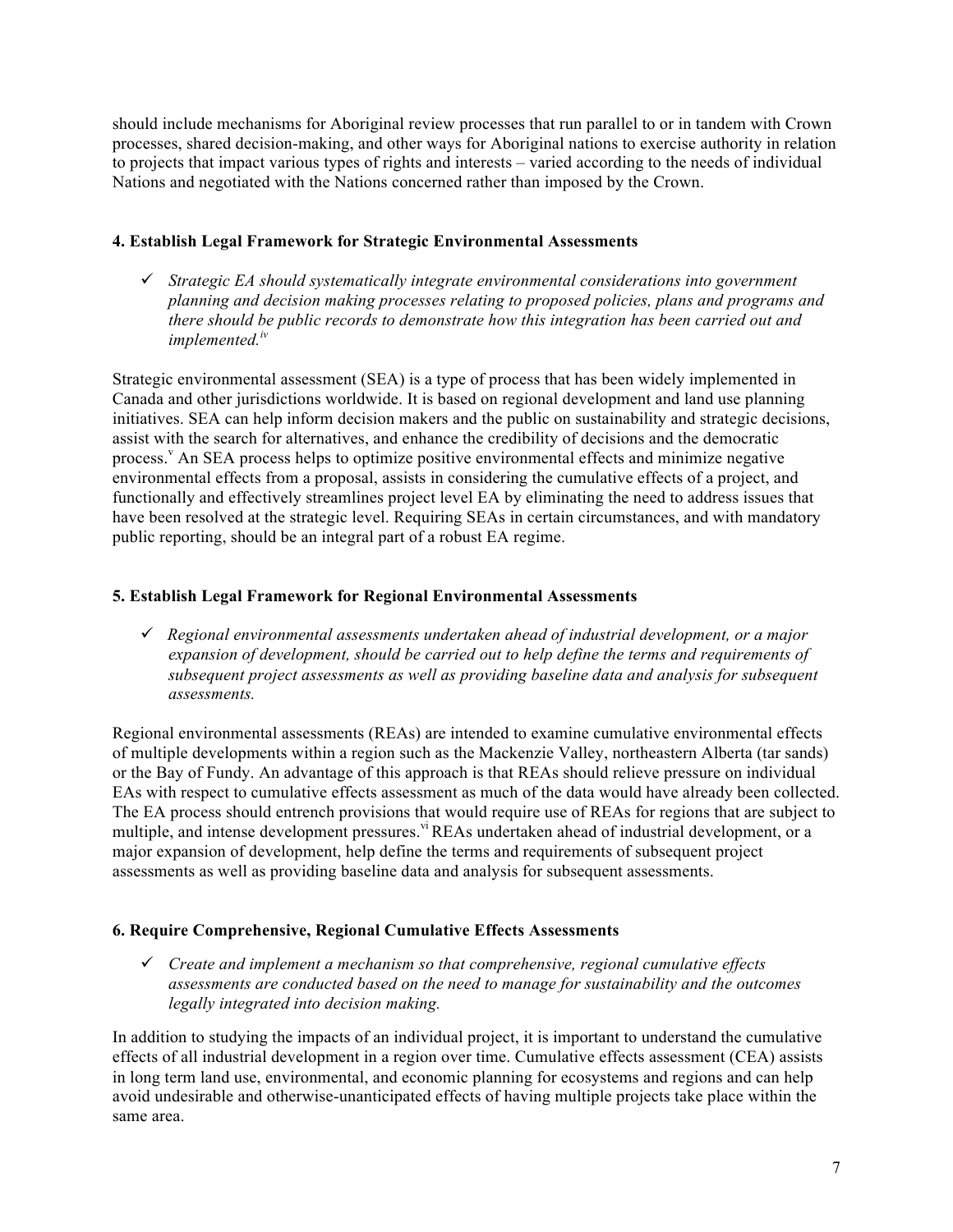CEA should be legislatively linked to actual decision making. This concept was examined by the federal Office of the Auditor General in its Autumn 2009 report to the House of Commons on *Applying CEAA*, and its October 2011 report on assessing cumulative effects of oil sands projects (the Canadian Environmental Assessment Agency agreed with the recommendations of both of these audits).<sup>vii</sup> The difficulties relate to a range of structural and regulatory issues that render cumulative effects assessments – as they are currently practiced – fairly ineffectual in the actual *management* of cumulative effects. There is a need to create a mechanism so that comprehensive, regional cumulative effects assessments are conducted based on the need to manage for sustainability. The methods of CEA would be most effectively deployed and most effective at managing for sustainability through such a mechanism.

It should be a priority for the federal government to work with the provinces, Aboriginal governments, and Northern co-management and assessment bodies to enable and establish regional cumulative effects assessment legal frameworks that can efficiently manage provincial and federal responsibilities, in a way that respects Aboriginal and treaty rights, without duplicating efforts. Once established, such frameworks will create efficiencies in addressing long term sustainability and responsible land use and resource management, and provide a great deal of information that would assist in individual project assessments. This would allow proponents to start further along the road because much of the required information needed to assess individual project's effects would already be available.

# **7. Employ Multijurisdictional Assessment and Avoid Substitution**

 *Effective EA should require that all provinces and territories negotiate, in serious consultation with Aboriginal governments, and execute harmonization agreements with the federal government that: allow for predictable sharing of EA responsibilities; follow the highest standards and best practices; and allow for efficient administration of the process among all affected levels of government and departments.*

There can be no equivalency between federal and provincial or territorial jurisdictions. Subordinate legislation cannot replace federal responsibilities. Instead, a new approach to EA should include mechanisms to ensure that all provinces and territories enter into workable and structurally similar harmonization agreements with the federal government in serious consultation with Aboriginal governments. A new EA Act should also ensure that existing harmonization agreements should be strengthened to ensure process certainty for proponents and the public while limiting the variation in requirements among agreements. In addition, serious work needs to be undertaken, with a high level commitment from both levels of government, to standardizing EA processes, rules, and procedures so as to facilitate more consistent harmonization.

Substitution has been promoted as another approach to interjurisdictional coordination, principally within the federal 'family'. It is very difficult to fulfill CEAA requirements with regulatory mechanisms that have much different mandates and processes, as has clearly been borne out in those reviews where this has been attempted.

It is certainly beneficial for the federal and provincial governments to work together as long as each fulfils its areas of responsibility. However, a harmonized process<sup>viii</sup> is an option only if the process is strong, improves environmental protection, and meets the requirements outlined above. Recognizing complementary and to some extent overlapping federal, territorial, provincial, and Aboriginal jurisdiction, harmonized and joint assessments are viable options and should be used more consistently, including through cooperation in the specification of application rules. It is critical, however, that the arrangements are based on the principle of harmonization *upwards* to the higher standard. Developing and implementing a common set of standards would go a long way toward this and address concerns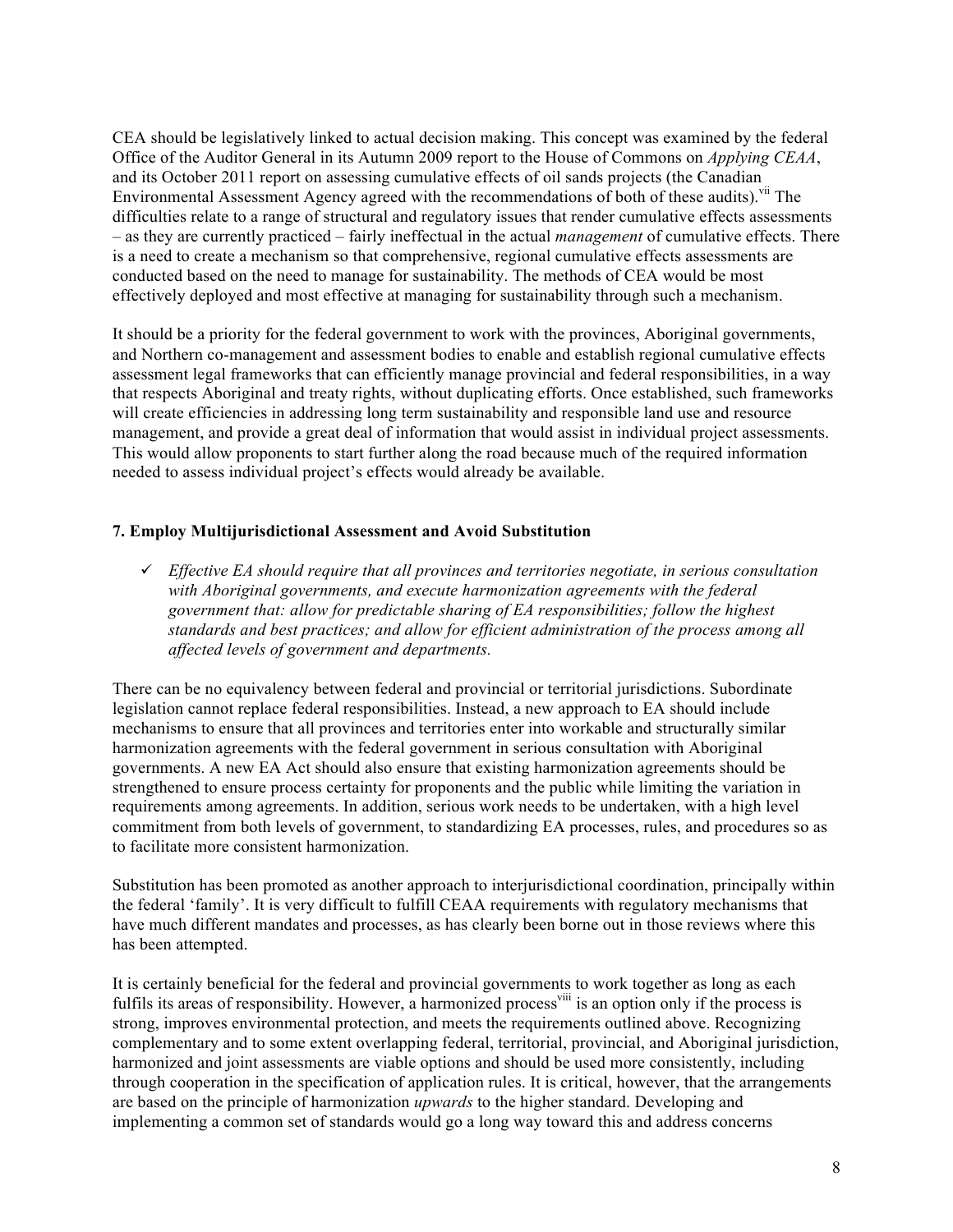regarding simplification. Canada and the provinces must not simplify or "harmonize down" to a lower level of environmental protection.

### **8. Ensure Transparency and Access to Information**

 *For any EA process to be credible and transparent, all project information, including that not required by the assessor but produced by the proponent, should be readily accessible online.*

To promote accountability and credibility among the general public and stakeholders, and to contribute to broader governmental policy commitments and obligations, ready access to information provided by proponents and to any comments or information offered by participants and regulators is essential to meaningful participation. Reporting on EAs in a public registry must continue to be legally required; this is an important safeguard to assure accountability on the part of governments, proponents, and participants. Project information must be made available through a functional and reliable registry system, and proponents' documents and studies that contain important information but that have not been required by government must also be readily available to the public. Special limited exceptions may apply to disclosure of site-specific information that could place commercial rights or value at risk.

# **9. Make EA Procedures More Fair, Predictable, and Accessible**

 *Each type of EA should have predictable processes, actors, and procedures; but predictability of*  process *must not be conflated with predictability of* outcome*. Even where simplified, each step in an EA should demonstrate* how *all information required to make the best decision, including that provided by Aboriginal peoples and the public, is being fully considered. An efficient EA regime should provide for clear rights of appeal for affected parties and for those with public interest standing.*

#### **Rights of appeal and review for affected persons and the public**

The ability of the public or a proponent to challenge certain decisions made throughout or at the conclusion of the EA process is very limited and, where available, a judicial review typically does not provide an effective outcome for any party involved; it will often only create delay and uncertainty. Any new legislation should include a right of appeal for affected persons, and also for the interested public with such public interest appeals subject to accessible standing rules, constrained by the test of having to have a serious issue and a genuine interest. In general, discretionary decisions should be constrained by legislative requirements, which will provide more predictability and greater transparency in decision making – including decisions as to what sort of EA is required, the scope of the assessment, participant funding allocation, other decisions within the process, and of course the final decision on the viability of a project or plan.

#### **Simplification**

Simplification, improving predictability and consistency of the process, is desirable as long as it also improves effectiveness and fairness, and the ecological, cultural, social, and heritage objectives of an assessment, as well as sustainability goals, are still met.

Simplification in and of itself is not a viable goal if it glosses over the complexity that is inherent in making environmental decisions. For example, our scientific understanding has grown as to how projects' cumulative impacts are interconnected across landscapes; we now understand more and more about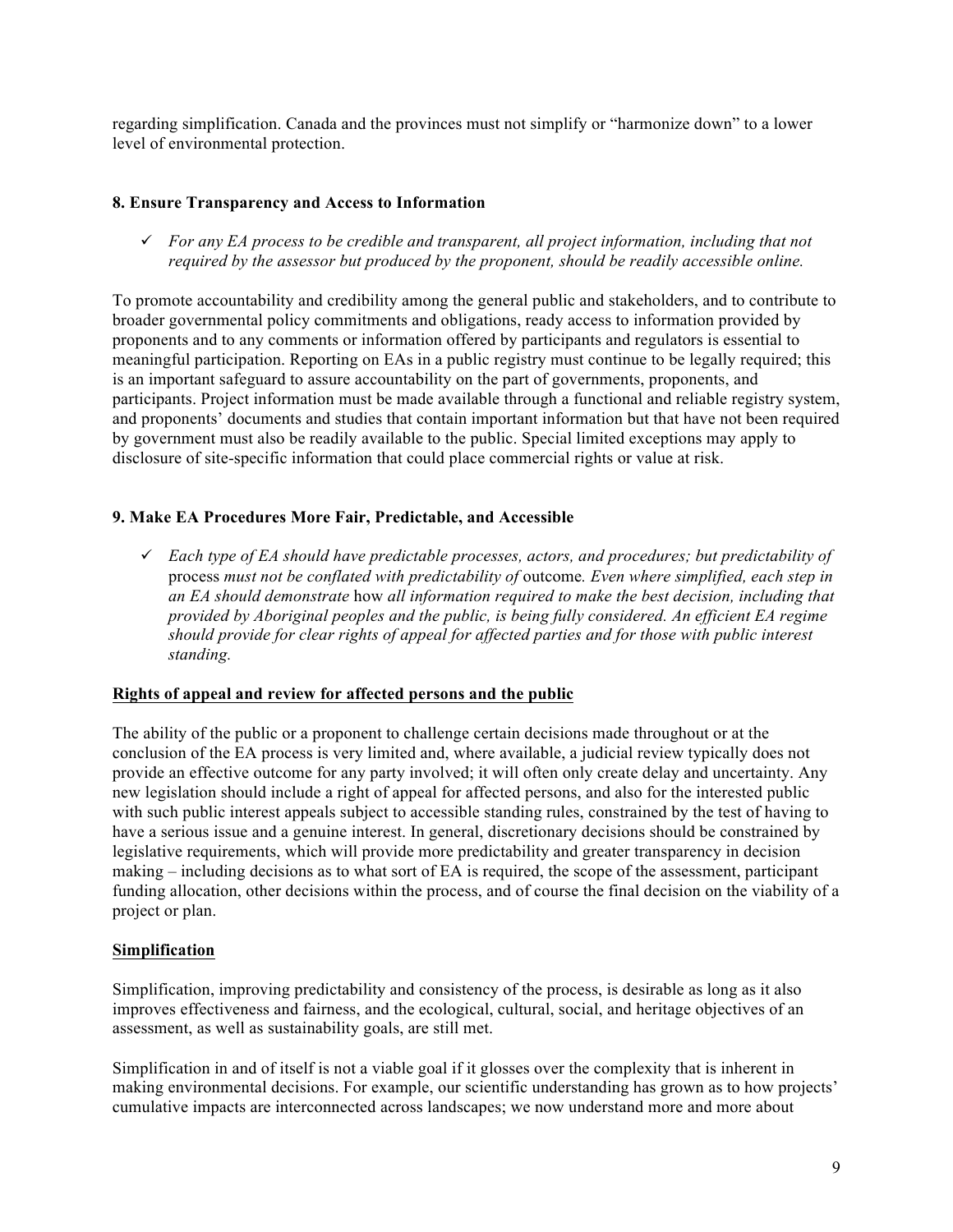climate change; public awareness of environmental issues is deeper than in the past; and Aboriginal traditional ecological knowledge has been recognized as a critical base for understanding ecosystems and making decisions. In light of these developments and many more, while the EA process could be made "simpler", it must be recognized that the information required to make the best environmental decisions in the public interest is necessarily complex and detailed. This is a complex area of government regulation and needs to be recognized and dealt with appropriately.

Predictability and consistency of the *process* is important, but *outcomes* should be variable depending on a project's assessed merits. While proponents and the public may complain about unpredictable process, the statistics show that outcomes for project approval in the current CEAA system are practically certain – over 99.9% approval in screenings, comprehensive studies, and review panels. While a bare statistic does not tell us about the quality of the projects themselves, it suggests that the current system is imbalanced and that environmental protection is being given shorter shrift than it ought to be.

# **10. Apply Design Principles to the EA Process To Ensure that Focus and Efficiency Do Not Come at the Expense of Democratic and Constitutional Rights.**

 *A successful EA regime must be applied broadly and consistently, while ensuring particular reviews are focused and efficient. Any policy or proposed project that could inhibit progress toward sustainability goals or cause significant adverse environmental impacts must undergo an EA.*

A successful EA regime should have:

- requirements that apply to all undertakings that may have or contribute to significant adverse environmental effects and/or significant opportunities for progress towards sustainability independent of their size;
- such undertakings include strategic (policies, plans, programmes, regulatory and fiscal initiatives, etc.) as well as project (physical works and activities) level undertakings;
- application rules and guidance should ensure that relevant proponents and other interested parties know from the outset of deliberations (e.g. about purposes and alternatives) that assessment requirements apply;
- application rules should include means by which law-based strategic assessments may identify and specify assessment requirements for undertakings within the scope of the strategic undertaking; and
- bureaucratic processes, and agreements such as harmonization agreements, should ensure there is minimal redundancy for proponents or for the public and achieve maximum efficiency without compromising democratic or constitutional rights to participate in the process.

#### *Environmental Assessment Law for a Healthy, Secure and Sustainable Canada: A Checklist for Strong Environmental Laws* **is authored by:**

**Rachel S. Forbes** Staff Lawyer, West Coast Environmental Law 604.601.2508 rachel\_forbes@wcel.org